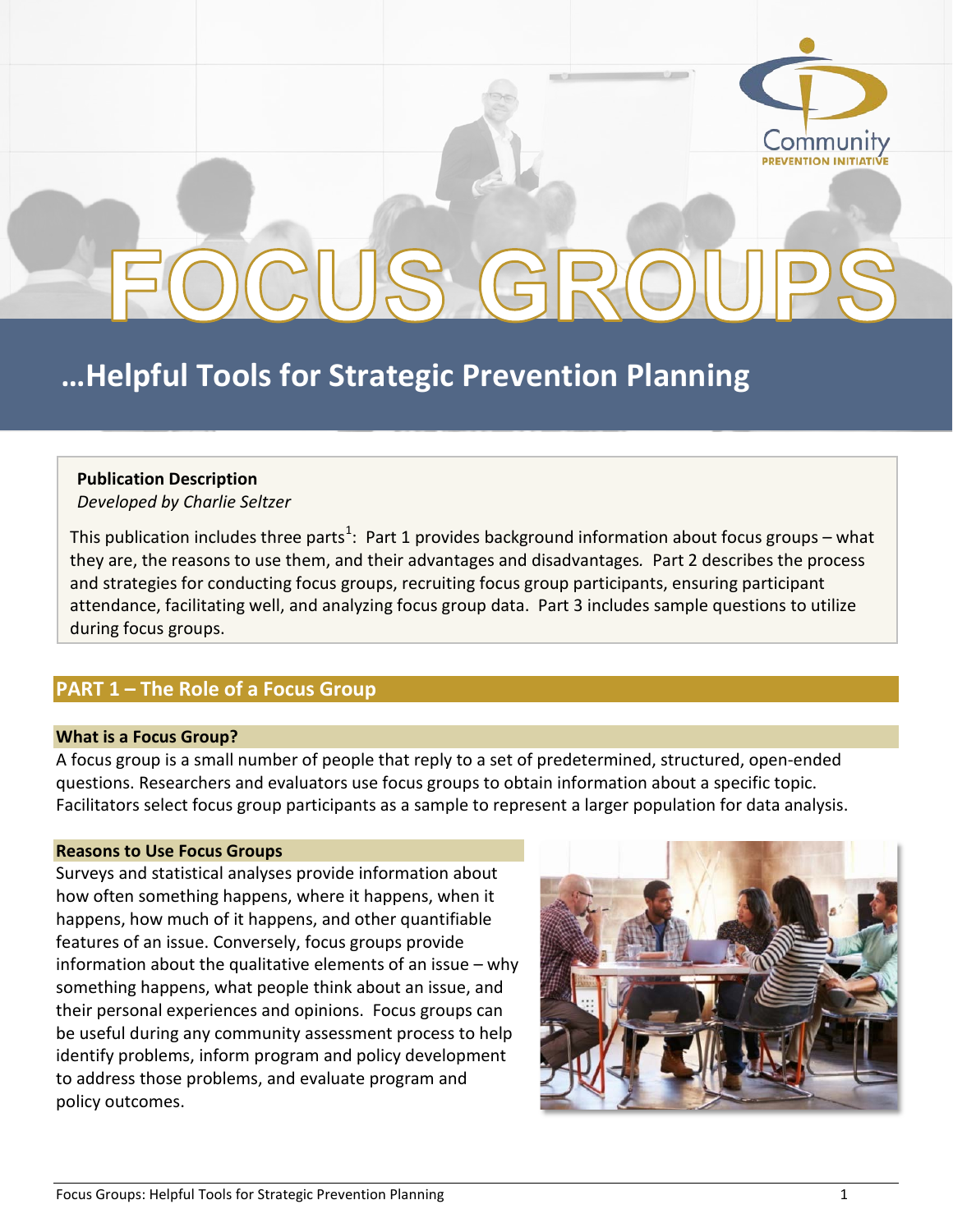Whenever possible, use both qualitative and quantitative data to gain a complete perspective surrounding an issue. However, sometimes quantitative data is unavailable. For example, surveyors may merge survey results from several jurisdictions to preserve participant anonymity, which would eliminate the quantitative detail about each jurisdiction. In these cases, qualitative data may be the only data available. Focus groups can help provide the missing information. If focus groups are the main source of data, it is a best practice to implement several focus groups in different locations. If a significant amount of quantitative data already exists, implement fewer focus groups.

**Advantages and Disadvantages –** Focus groups involve a number of advantages and disadvantages that should be weighed. Exhibit 1 outlines some of these considerations.

| <b>Disadvantages</b>                                                                                                                                                                                                                                                                                                                                                                                                                                                                                                                                                                                                                                                                                                                                                                    |
|-----------------------------------------------------------------------------------------------------------------------------------------------------------------------------------------------------------------------------------------------------------------------------------------------------------------------------------------------------------------------------------------------------------------------------------------------------------------------------------------------------------------------------------------------------------------------------------------------------------------------------------------------------------------------------------------------------------------------------------------------------------------------------------------|
|                                                                                                                                                                                                                                                                                                                                                                                                                                                                                                                                                                                                                                                                                                                                                                                         |
| Typically, focus groups have between six and<br>twelve participants. With such a small<br>representative sample, participant responses may<br>not accurately represent the priority population<br>or issue.<br>Outspoken people may dominate conversations<br>or sway other participants' perspectives.<br>Focus groups generate a lot of information,<br>making it challenging to analyze and form<br>conclusions. Time and effort are required to<br>transcribe and examine information accurately.<br>A focus group requires at least one trained<br>facilitator; two facilitators are highly<br>recommended.<br>The cost to implement focus groups may vary<br>and can include participant stipends, food,<br>refreshments, child care, transportation, and<br>other related costs. |
|                                                                                                                                                                                                                                                                                                                                                                                                                                                                                                                                                                                                                                                                                                                                                                                         |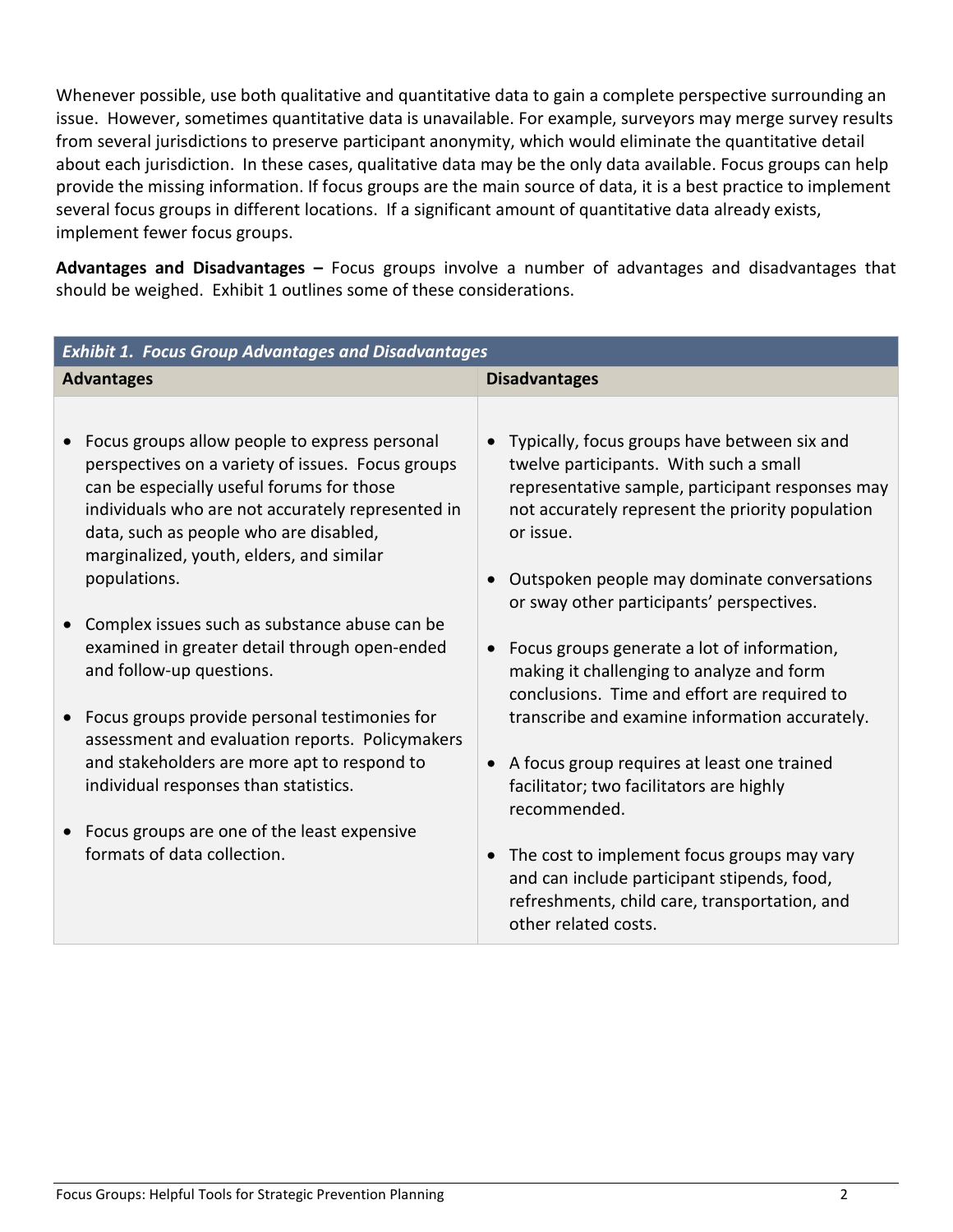• Make participation as easy as possible. Conduct group sessions in locations in the community of the participants. Provide transportation, translators, or child care, if needed.

#### **PART 2 – How to Conduct a Focus Group**

#### **Identify the Appropriate Population**

Before recruiting participants, it is important to first identify the population that will best reveal information about the specified topic. Is your topic underage drinking? Cannabis abuse? Prescription drug misuse? Consider the demographics of the people you want to include. What factors are relevant for the research: age, gender, geographic location, race, ethnicity, sexual orientation, spoken language, etc.? If your topic is broad and complex – for example, alcohol use by high school students – consider conducting separate focus groups for males and females. Also, since substance use among teens is correlated with both gender and age, separate gender groups for different grades. Exhibit 2 provides further examples of demographic considerations.

#### **Recruit Focus Group Participants**

Once the priority demographic is identified, locate survey participants. There are two common methods utilized to locate potential participants. One method is to find an individual who meets the participant requirements and ask them to recommend other participants. Continue to ask for

recommendations until the appropriate number of participants is available. Community members, coalitions, nonprofits, county offices, and other stakeholder groups can provide referrals for potential participants. When recruiting by recommendation, it is important to inform the recommender of the project plan. Interview prospective participants to ensure that they meet the participant requirements.

Another method to recruit focus group participants is to visit communities consisting of people who illustrate the identified requirements. For example, if interested in exploring marijuana use by children of Vietnamese immigrants, consider going to a teen center, nonprofit agency, or service club that serves families of Vietnamese immigrants. To examine issues around prescription drug abuse by seniors, visit nursing homes, retirement homes, senior centers, or adult protective services.

#### **Encourage Participation**

Once prospective focus group participants are identified, obtain their buy-in for participation. Strategies to encourage participation may include:

- Describe the entire focus group process to the prospective participant and clarify the participant roles and responsibilities.
- Explain how their participation will provide them an opportunity to have their opinions heard and benefit the community. People are usually more willing to join a focus group if they think their participation will make a difference.
	-

#### *Exhibit 2. Demographic Considerations*

Perhaps counterintuitively, the less diverse your group is the better. No teen, for example, can represent all teens. But 10 teens who are all female, all Latina, and all 17 years old, can give you a good idea about the thoughts, attitudes, and experiences of 17-year-old Latina females. Research indicates people are more likely to talk honestly about sensitive issues around the people they perceive to be most like themselves. It is also a best practice, whenever possible, to choose people who do not know each other. If participants know each other, they may avoid revealing sensitive information or conform to the views of others.

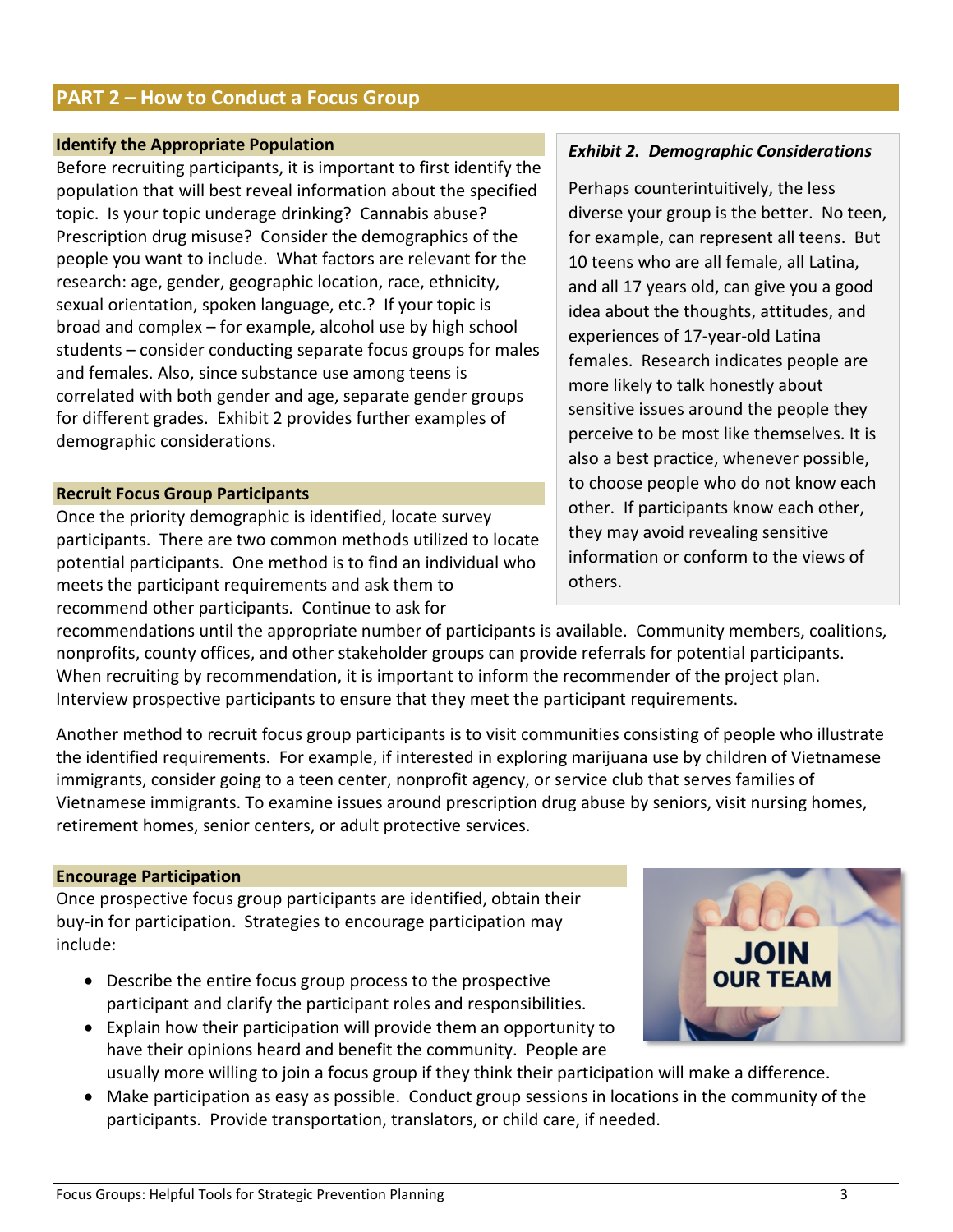- Schedule focus groups at times people are available. For example, if the participants are working parents, schedule the focus group during the weekend. If the participants are teachers, schedule the focus group after school.
- Discuss confidentiality with prospective participants. Assure participants that the focus group is confidential and the focus group sponsor and facilitator will never use names when analyzing or reporting data.
- Provide incentives such as a meal during the focus group or gift certificates to movie theaters, gas stations, cafés, or grocery stores. While incentives encourage participation, people may view them as entitlements rather than rewards for participation.

#### **Ensure Attendance at the Focus Group**

After recruiting participants, additional care should be taken to ensure they come to the focus group. Strategies to promote attendance may include:

- When interviewing participants before a focus group, ask their preferred method of communication. Contact participants by phone, e-mail, text, private Facebook message, or reminder post card a couple of days before the focus group meeting.
- Explain to participants that receiving an incentive is contingent on their participation in the group.
- Consider recruiting 20% more participants than are required to prepare for "no-shows."

#### **Develop Questions and Timeframes**

Develop a set of 8-10 open-ended (rather than yes/no) questions that will address the topics and areas needed for the research. It is helpful to sequence the questions. First, begin with engagement-type questions that introduce the topic. Next, introduce exploratory questions that address the main topic. Finally, offer a closing question that gives people the chance to add additional information. For example, an introductory question in a focus group on underage drinking could be, "We hear that underage drinking is common here. Is that your experience?" Such a question invites people to talk about the issue without necessarily revealing any personal information. Later, ask more specific questions about the location at which youth obtain alcohol, the kinds of problems youth experience as a result of drinking, or the services that might help youth with drinking problems.

Decide the amount of time to devote to each question. Fewer questions allow more time for each question. Research suggests eight questions is an ideal number. Focus groups should not exceed 90 minutes. For a general sense of how much time to devote to each person's answer, divide the total time allotted for the focus group by the number of questions, and then by the number of participants. For example, a 90-minute focus group ÷ 10 questions ÷ 9 participants = exactly one minute for each person to answer a question. This formula does not include time for introductory statements, closing statements, or spontaneous questions that arise from the conversation. Figuring out the necessary timing in advance can help decide the appropriate session length, the number of questions to ask, and the number of participants to invite to the session.

#### **Prepare to Lead the Focus Group**

It takes a lot of preparation to conduct a successful focus group.

#### *Preliminary planning may include:*

• Choose a public location for the group that is neutral, safe, and easily accessible. Choose a location along public transportation routes, if possible. Meeting rooms in libraries or community centers are ideal. The meeting space should be comfortable and safe to encourage honest conversation without influencing participants' responses. For example, a police department conference room may not be the ideal location for a youth focus group on underage drinking.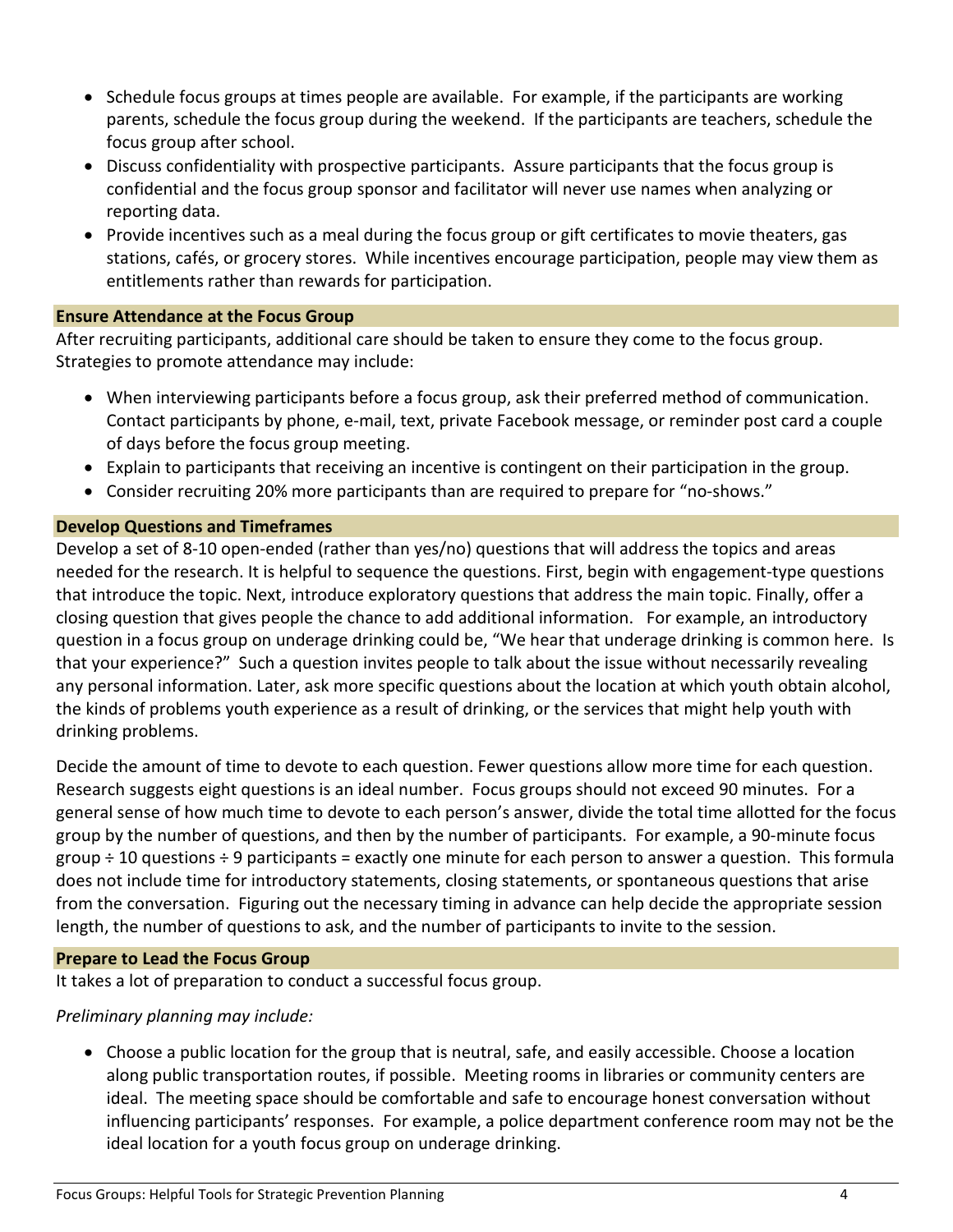- While a focus group can be led by one facilitator, it is highly recommended to have two facilitators for the session. One can lead the group, ask questions, recognize the next speaker, and manage the discussion. The other facilitator can take detailed notes, keep time, and handle any housekeeping responsibilities. Decide the roles for each facilitator in advance.
- Determine ground rules for the focus group. Plan to share these rules with participants.
- It is highly recommended to record each session. Purchase recording equipment and plenty of batteries. Test the recording equipment to ensure it is working correctly.
- If participants are youth, develop parental consent forms and collect the consent forms prior to the focus group meeting.
- Purchase all the supplies needed for the focus group session. Useful supplies may include: notepads, pens/pencils, flip charts, markers, masking tape, name tags, time keeping equipment, recording devices, batteries, and refreshments.
- Develop the necessary forms needed, e.g., parental consent forms, demographic questionnaires, check-in sheets, name tags, and focus group questions.

#### *Prior to the beginning of the focus group:*

- Arrange chairs in a U-shape or circle, or seat everyone at one table, so participants can see one another.
- Place the recording devices among the participants, not next to the facilitators.
- Set out food and refreshments.
- Check people in as they arrive.
- If utilizing name tags, ask people to write their first names to protect confidentiality.
- Distribute necessary handouts, e.g., focus group questions and demographic questionnaires.
- Obtain participant permission to record the session before asking the first question. Assure participants that no one other than the facilitator(s) will listen to the recording.

#### **Facilitate the Focus Group**

Focus group facilitation is a skill. Thoughtful facilitation leads to productive responses. Consider the following facilitation strategies:

*Set the tone*. Initially, the facilitator(s) and participants should introduce themselves. Introductory remarks should provide an overview of the focus group purpose, the role of the facilitator(s), how researchers will use the results, how long the group will last, the commitment to confidentiality, and the ground rules. Explain to participants that the focus group is an opportunity to express personal opinions, observations, thoughts, and experiences. It is not a forum to debate issues, solve problems, determine right from wrong, or make decisions about issues. Encourage contributions by telling participants they were selected to share their unique opinions. Inform participants that they are likely to hear views that differ from their own, and that hearing different views is one purpose of the focus group. Address basic ground rules and request additional input on ground rules from the participants.

*Facilitate wisely*. The facilitator(s) should always strive to be fair, encouraging, and neutral. Ask questions in the predetermined order. Invite and encourage participation. If someone has not spoken, feel free to personally invite their response. However, avoid using confrontational language or pressuring participants into responding if they have nothing to contribute. After asking a question, provide 5-10 seconds for a response before the next question. Use neutral language if a follow-up or probing question is needed. For example, "Can you say more about that?" or "Can you give us an example?" or "Does anyone else have any thoughts about this?" Similarly, respond to answers with a neutral tone to suggest all responses are equally interesting. Frequently nod and acknowledge responses while participants are talking to convey, "I'm listening" and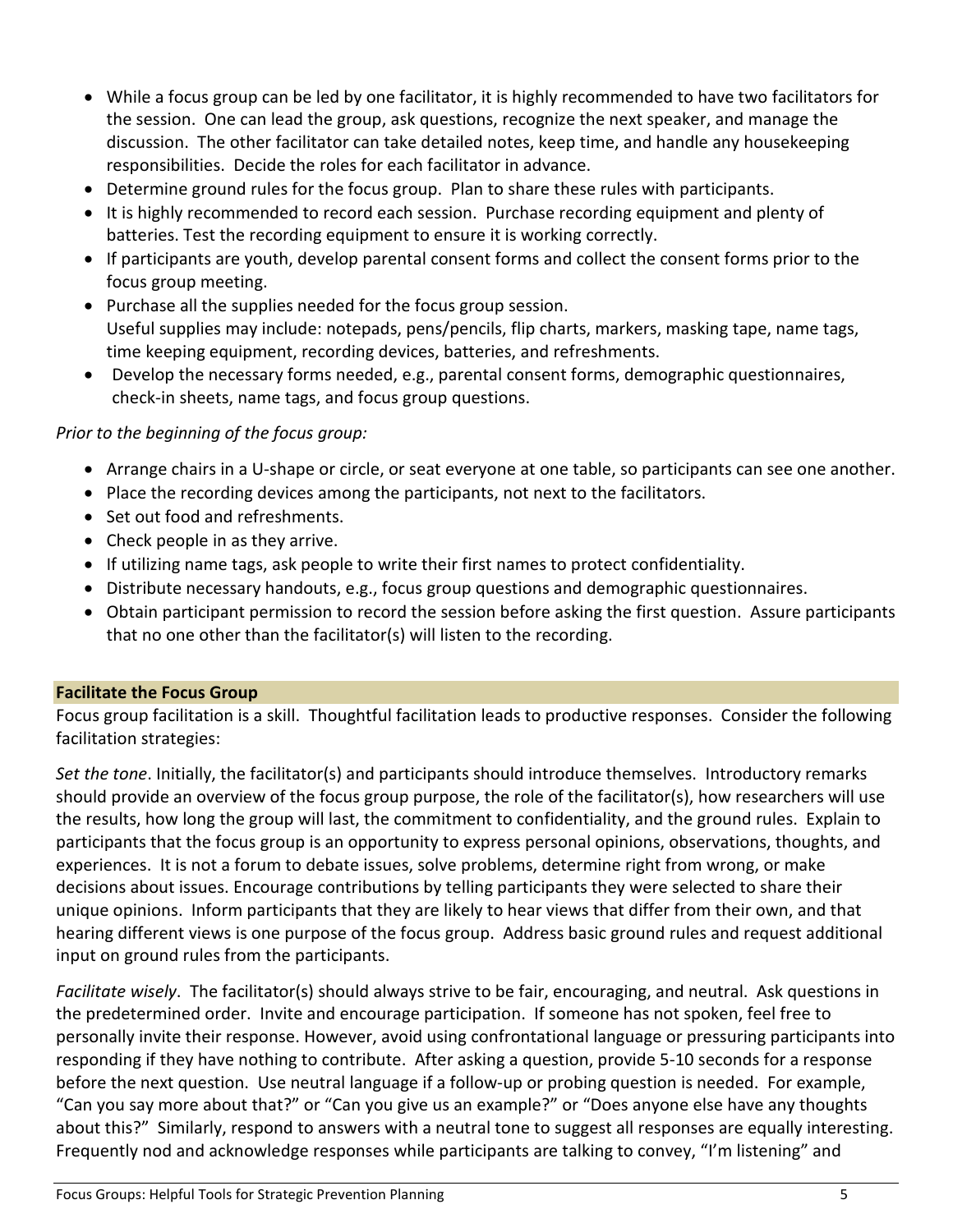"Continue talking." When people are finished talking, "Thanks!" is always a useful response. "Wow, that's a great answer!" is not an effective response. If the facilitator replies to a participant this way, other participants may believe their responses are not as great, which may stifle their participation. Likewise, facilitators should not state their own opinions, show pleasure, or show displeasure with participants' responses through body language, facial gestures, or tone of voice.

*Maintain order*. It is the facilitators' job to handle different levels of participation: those who dominate the conversation, those who do not speak, those who ramble, and those who want to debate issues. To handle those who dominate the conversation, you can withdraw your eye contact and say something like, "Thanks, Bob. Let's hear from others. How do the rest of you feel?" To help those who do not speak, make eye contact, smile, and call on them by name. To deal with people who ramble, wait for them to inhale and say, "Thanks, Bob. Now I'd like to hear from the rest of you," before repeating the question. To be more assertive, you can say, "I'm sorry to interrupt you, Bob, but we are almost out of time, and I want to make sure everyone else has the chance to answer the question;" then repeat the question. To handle people who want to debate, remind them of the ground rules by saying, "This is a group where it is important to hear everyone's opinion and not debate whose opinion is right or wrong."

#### **After the Focus Group**

If the focus group is recorded, transcribe and analyze participant responses. Transcribe the focus group session immediately to follow threads of conversations and identify who is speaking.

*Prepare the transcript.* The facilitators of the focus group should be the primary analysts. However, it is good to include at least one person who did not attend the focus group to review the transcript (not the recording) to ensure objectivity. Before sharing the transcript with an outside reviewer(s), proofread the transcript and remove nonessential words.

*Analyze the transcript.* Analysts should assess the focus group data independently. Look for key points, trends, surprises, common themes, and useful quotes. Track useful insights or quotes by grouping them into large categories. This can be done using a spreadsheet or table.

| Q. 5: Consequences of getting<br>caught drinking on campus by<br>school personnel | Summary: Participants stated that although school personnel may catch<br>students drinking at campus events, personnel usually "look the other<br>way" and the consequences are nonexistent or minimal.              |
|-----------------------------------------------------------------------------------|----------------------------------------------------------------------------------------------------------------------------------------------------------------------------------------------------------------------|
|                                                                                   | "A lot of kids drink before games. Sometimes they drink at the game, too.<br>No one really cares."                                                                                                                   |
|                                                                                   | "You don't get in trouble for drinking at dances unles you're getting really<br>rowdy or something. Then they just tell you to go home. They ask if<br>someone's driving you, but you can lie and they don't check." |
|                                                                                   | "I've heard teachers say it's better for them [students] to drink at school<br>events than somewhere else, where they might get into trouble."                                                                       |

*Compare analyses.* Once independent analysis is complete, analysts should compare findings If more than one focus group is conducted, it works best to share findings by question. For example, discuss responses to Question 1 for all focus group sessions before proceeding to the responses for Question 2. To identify a process to come to a final transcript, consider how the data will be used. Will the data help inform policy, create a new program, or develop a strategic plan? These decisions will help identify the most appropriate synthesis process for your team.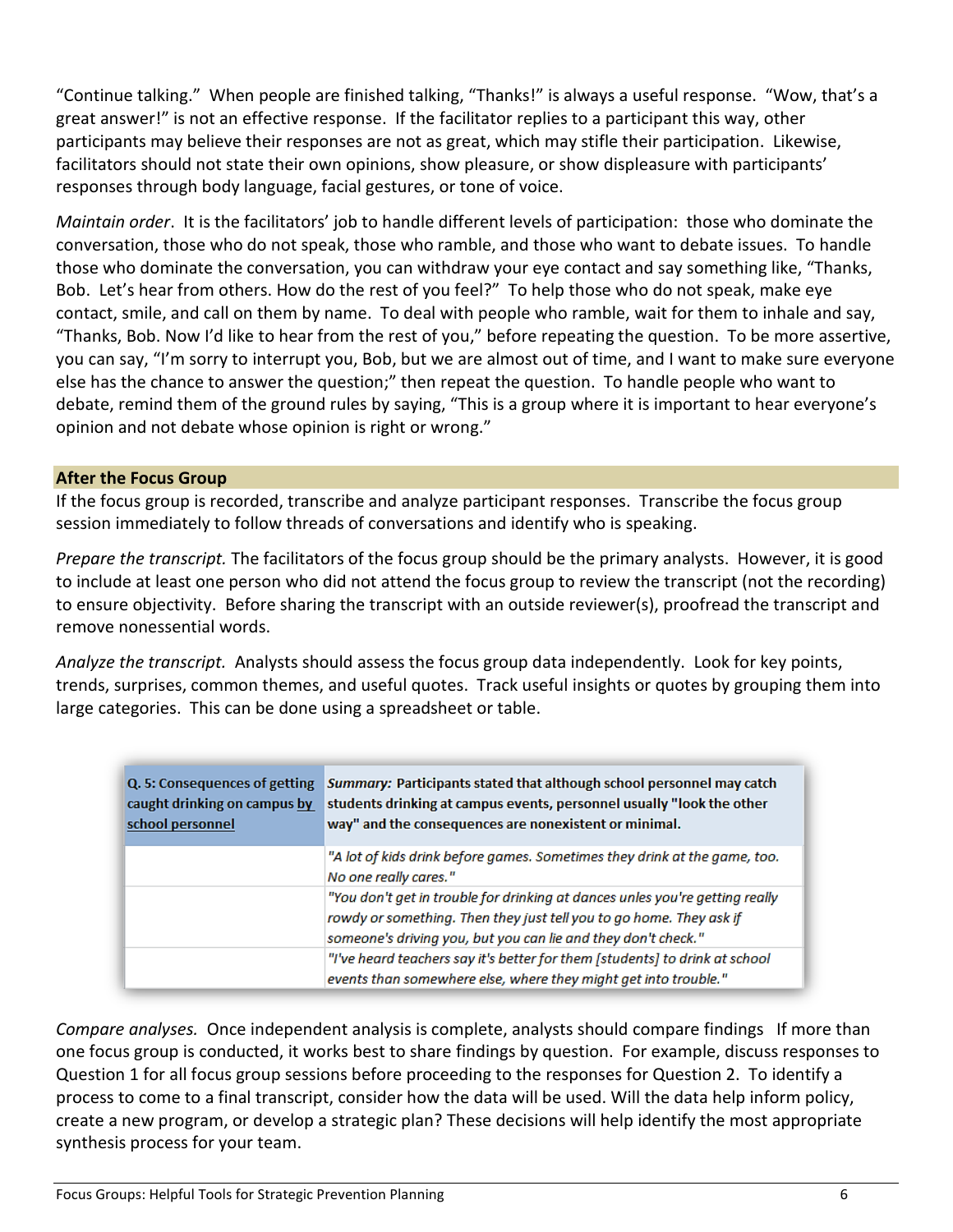*Utilize your focus group data.* Synthesize these analyses into a report, strategic plan, or other document that captures the findings. Consider developing other materials, such as a press release or presentation, to share findings with the public. The focus group transcript will include useful quotes that illustrate problems or support conclusions from other data sources. The combination of qualitative and quantitative data is far more powerful than either by itself.

#### **PART 3 – Sample Questions**

This section provides sample assessment and evaluation questions that can be used for focus groups. These sample questions assume that participants are youth and the questions address underage drinking and prescription drug abuse. The sample questions are adaptable to other demographic groups and substances and can be used for key informant interviews as well. Modify the questions to adhere to the assessment needs. *There are more sample questions than time will typically allow. Be selective about what questions are chosen.*



#### **Sample Questions for Assessing Underage Drinking**

*The questions are adapted from:* 

New Mexico Prevention. (2014). Focus Group Intro and Instruments. Santa Fe, NM: Office of Substance Abuse Prevention. Retrieved from [http://www.nmprevention.org/Project\\_Docs/Focus%20Group%20Intro%20&%20Intruments%202014.docx](http://www.nmprevention.org/Project_Docs/Focus%20Group%20Intro%20&%20Intruments%202014.docx) Broome County Youth Prevention Partnership. (2001). *Youth Focus Group Report*. Binghamton, NY: Broome County Mental Health Department. Retrieved fro[m http://www.gobroomecounty.com/files/icp/reports/YouthFocusGroupReport.pdf](http://www.gobroomecounty.com/files/icp/reports/YouthFocusGroupReport.pdf)

- *1. How common is it for youth to drink alcohol in your community?* 
	- a. What do you think the average age is that youth start drinking in this area?
	- b. Describe the young people who drink. What about youth who don't drink? What are they like? Probe for different communities, age groups, gender, social groups ("jocks," "geeks," "nerds," or other social identifiers), and education level (high school, middle school, college).
- *2. How hard do you think it is for youth to get alcohol in your community?* 
	- a. How do youth in our community typically get alcohol? Probe for social sources (family members, friends, parties, and strangers) as well as retail sources (stores, bars, restaurants, and use of fake IDs).
	- b. Are some types of alcohol easier or cheaper to get than others?
- *3. Where do youth usually drink here? Probe for known hotspots (homes, teen parties, family events, friends' homes, bars/restaurants, school, beyond town/city limits, while driving, on campus, etc.). Why do they like drinking there? Does the location matter if the youth are underage or not?*
- *4. What kinds of problems do you see in youth who use alcohol in your community? (Examples include problems with school, family, the law, or friends; no problems.)*
- *5. What generally happens when school personnel catch a student using alcohol on campus or at school-related events?*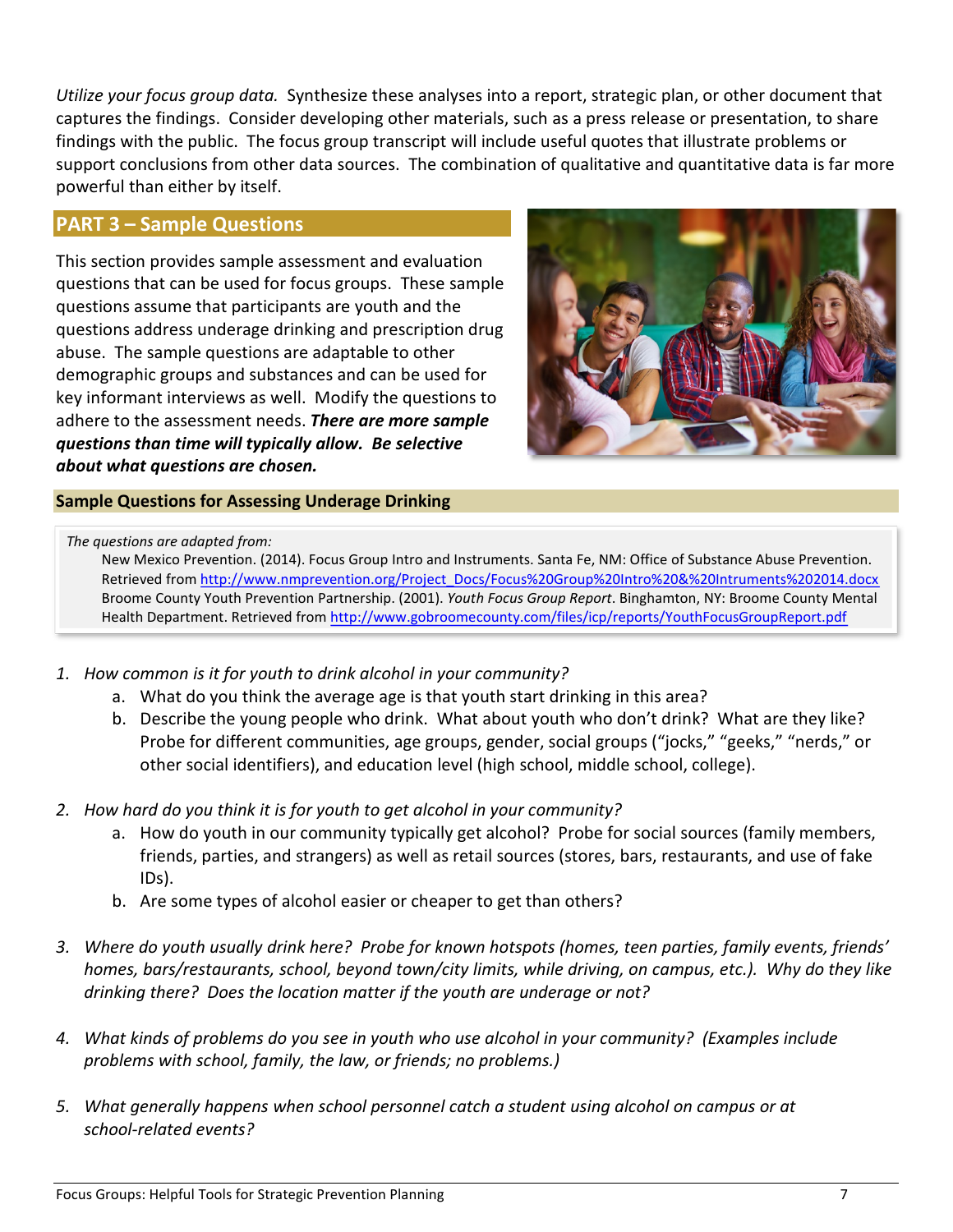- a. Do students get caught? Why or why not?
- b. What are the consequences? Are they the same for everyone? Why or why not?
- *6. What generally happens here when police catch underage youth drinking?* 
	- a. Do youth get arrested? Why or why not?
	- b. Do the people who provided the alcohol get arrested? Why or why not?
	- c. What happens when youth are caught drinking and driving? Do school officials respond differently to drinking and driving than law enforcement officials?
	- d. If the youth is under 18, does it change how likely they are to be arrested? Or, if the youth are older than 18 but still under 21, does that matter?
- *7. Let's discuss young people who are not in school or college right now.*
	- a. What do they do socially? What are their interests? What kinds of groups do they spend time with? (Examples include close family, workmates, groups based on race or gender, groups with shared interest in sports, etc.)
	- b. What makes life difficult for people who have not graduated from high school, or who have graduated but haven't gone on to college? Are they treated differently? How? By whom?
	- c. Who can young people count on when they are in trouble or have problems? (Examples may include friends, family, community leaders, mental health or social service providers, etc.) Why or why not?
	- d. How do young people who are not in school or college talk about your community?
	- e. What would be good ways to reach young people who are not in school or college to provide help or information? (Examples include Facebook, Twitter, or other social media, at work sites, at cafés, bars, or community centers; etc.)
- *8. Some people claim that when teens are involved in school activities, they are less likely to drink. What do you think?*
- *9. Some people claim that when teens are involved in their community, they are less likely to drink. What do you think?*
- *10. Some people claim that when your friends drink, you are more likely to drink. What do you think?*
- *11. Some people claim that what your parents think and how they feel about underage drinking affects how likely you are to drink. What do you think?*
- *12. Tell us about resources that exist in your community to help protect people from having problems with alcohol. Are there certain places, people, organizations, or groups that offer help? Are there resources for teens and for young adults?*
- *13. What do you think is the silliest thing adults try to do to prevent underage drinking?*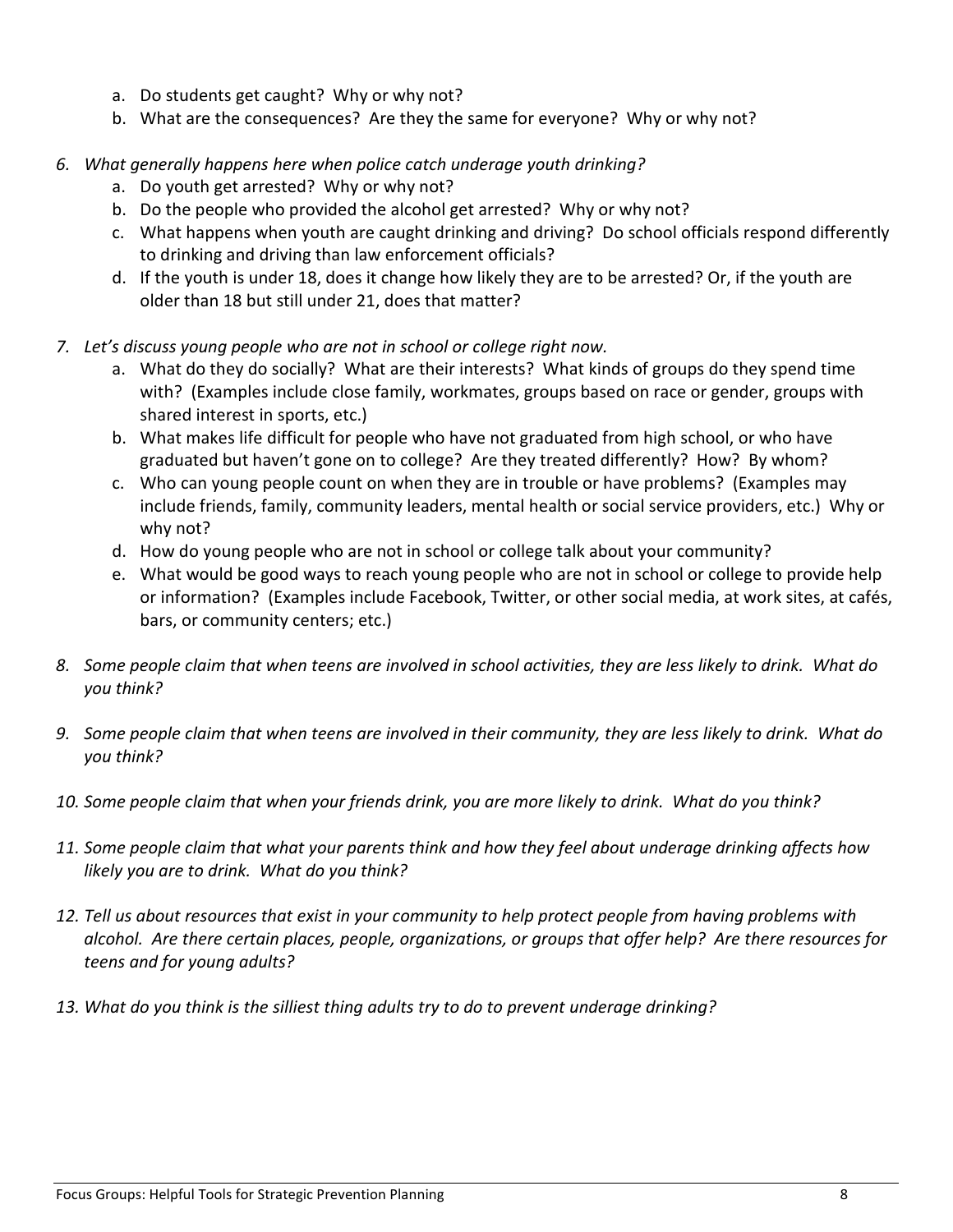#### **Sample Questions for Assessing Prescription Drug Abuse**

- *1. How do young people learn about using prescription drugs for fun?*
	- a. Do youth typically know the difference between different types of prescription drugs (painkillers, sedatives, uppers, downers, etc.)? Or do they take any pills regardless of whether they know what kind they are?
	- b. How do young people think using prescription drugs will affect them? (Probe for how harmful or dangerous they think this is. Why?)
- *2. How common is it for young people to use prescription drugs – recreationally or prescribed? (Probe for different age groups and communities.)*
- *3. How do young people talk about prescription drugs? Do they name the medication or use other terms? What other terms are used?*
- *4. Where do young people usually get prescription drugs they use recreationally? (Examples may include their doctor or dentist, family members, friends, dealers, or at parties.)*
- *5. How hard is it for young people to get prescription drugs for recreational use? Are young people given the drugs voluntarily or do they take/steal them?*
- *6. Why do young people use prescription drugs? Do people use them for medical reasons? Do they use them to relax, get high, or when they party?*
- *7. How do young people use prescription drugs recreationally? (For example, do they combine medications? Do they use them with alcohol or with other drugs like meth, cocaine, or marijuana?)*
- *8. Do high school students use prescription drugs differently from college students or from young people who are no longer in school? How is it different?*
- *9. What kinds of prescription medications do young people use a lot or misuse here? (Examples may include Valium, Ritalin or other uppers, benzos or other downers, and other drugs. Probe for terms used and for different age groups and communities.)*
- *10. What problems do you see in youth who misuse prescription drugs in your community? (Examples may include addiction; problems with school, family, the law, or friendships; no problems.)*
- *11. What generally happens when a young person gets caught misusing prescription drugs? (Probe for different communities and age groups.)*
	- a. What are the consequences? Are they the same for everyone? Why or why not?
	- b. Do youth get referred somewhere for help (counseling, student assistance program, faith-based leaders, etc.)? Why or why not?
	- c. Do youth get arrested? Why or why not?
	- d. Do the people who provide youth with prescription drugs get caught and get in trouble? Why or why not?
	- e. Do you see any difference between what happens at school when someone is caught versus what happens in the community?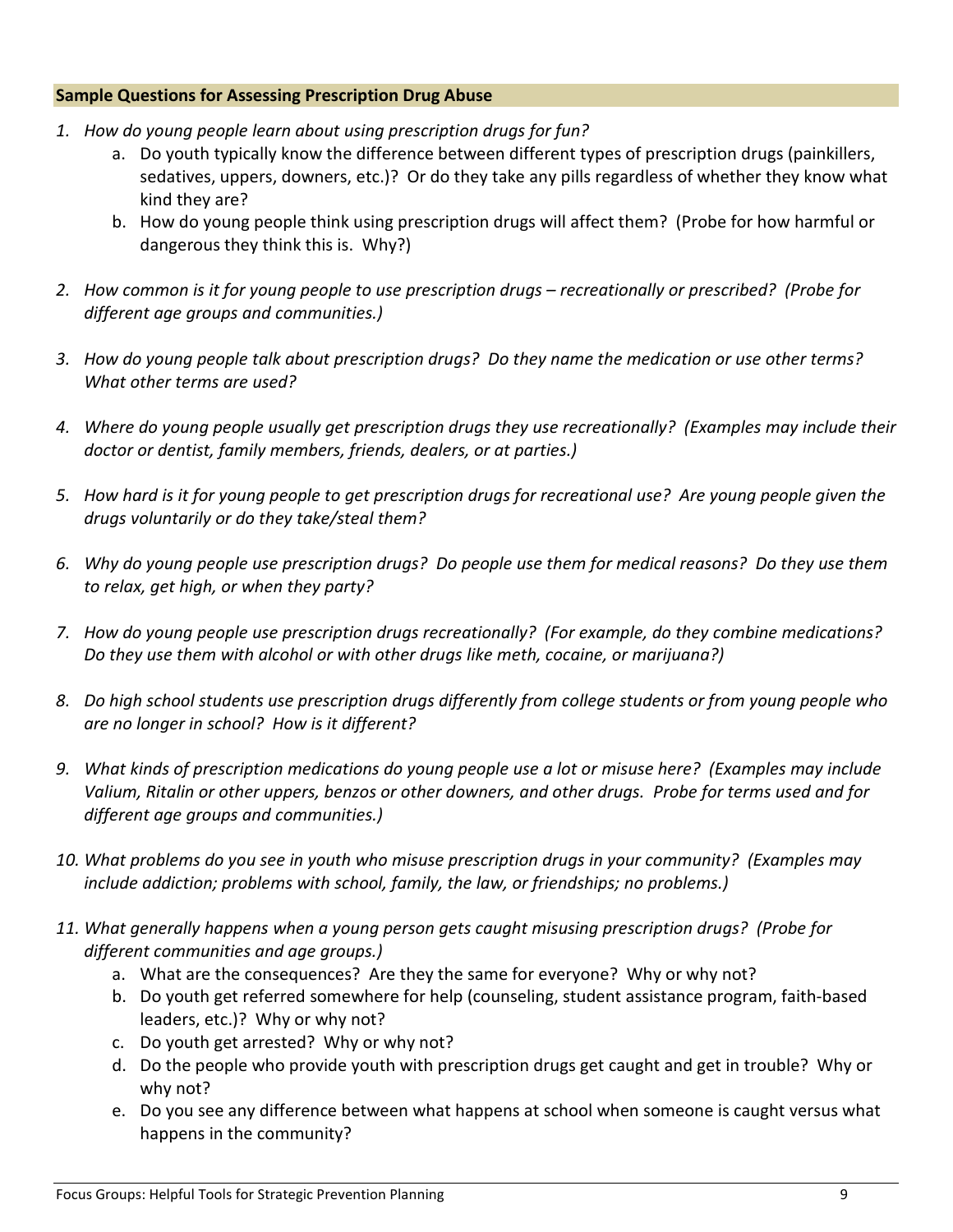- f. Do you know if local high schools have a system in place for addressing prescription drug abuse? What about local colleges and universities? What do these systems look like?
- *12. Let's discuss young people who are not in school or college right now.*
	- a. What do they do socially? What are their interests? What kinds of groups do they spend time in? (Examples may include close family, workmates, groups based on race or gender, groups based on shared interest in sports, etc.)
	- b. What makes life difficult for people who have not graduated from high school, or who have graduated but do not attend college? Are they treated differently? How? By whom?
	- c. Who can young people count on when they're in trouble or have problems? (Examples include friends, family, community leaders, mental health or social service providers, etc.) Why or why not?
	- d. How do young people who are not in school or college talk about your community?
	- e. What would be good ways to reach young people who are not in school or college to provide help or information? (Examples may include Facebook, Twitter, or other social media, at work sites, at cafés, bars, or community centers, etc.)
- *13. Tell us about resources that exist in this community to help protect people from having problems with prescription drugs. Are there certain places, people, organizations, or groups that provide help? Are there resources for teens and for young adults?*

#### **Sample Questions for Evaluating Substance Use Disorder Prevention Policies or Programs**

Focus groups can help evaluate substance use disorder prevention programs. The following questions assume a focus on underage drinking, but these questions are equally applicable to other substances.

Note: Young people do not always know that they are "in" a program, or the name of the program. Fill in the blanks with something that young people will recognize – a description of the prevention program, the name of the person who leads it, the time of day/location where it was offered, etc.

- *1. What changes have you noticed in yourself/others as a result of \_\_\_\_\_\_\_\_\_?*
	- a. Have you cut down on or eliminated drinking?
	- b. Has that been easy? What's been difficult about that? What's helped the most? What hasn't helped?
	- c. What's been the difference in your school work? Have you missed fewer days at school? Are you interested in any outside/afterschool activities that you weren't interested in before?
	- d. Are your relationships with your family/friends any different? How so?
- *2. How available do you think alcohol is in your community? Do you notice any difference since the start of the program? (This question may be used to assess environmental efforts to reduce access to substances.)*
- *3. What changes have you seen in your friends, classmates, or in the community at-large as a result of \_\_\_\_\_\_\_\_\_?*
- *4. What do you think worked about \_\_\_\_\_\_\_\_\_?*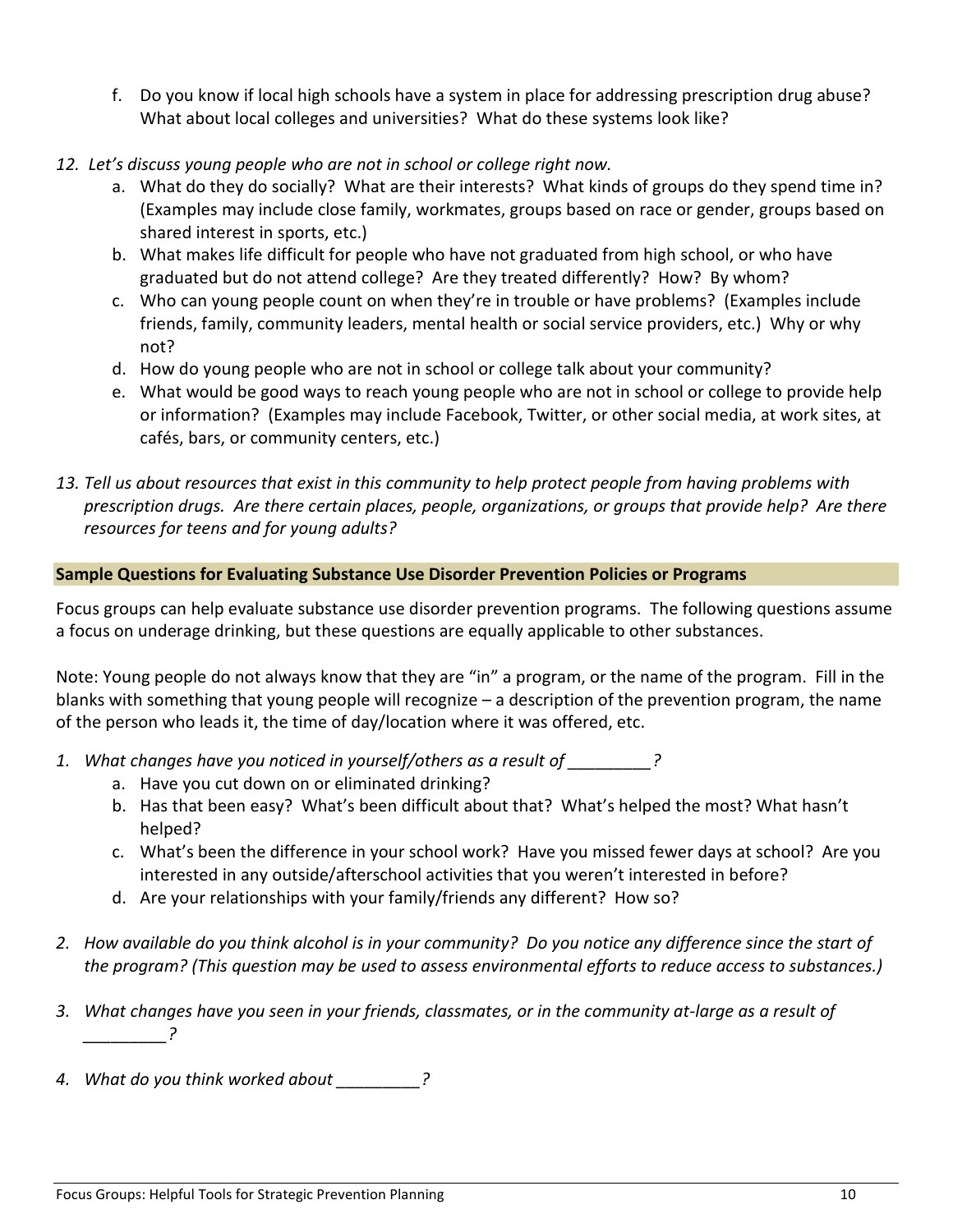- *5. What could we do to improve \_\_\_\_\_\_\_\_\_?*
	- a. Were there things we placed too much emphasis on?
	- b. Too little emphasis on?
	- c. Things we completely forgot to address?
- *6. If you talked to friends or family about \_\_\_\_\_\_\_\_\_\_\_, what did you tell them? Would you recommend \_\_\_\_\_\_\_\_\_\_\_ to others? Why/Why not?*
- *7. Imagine it is five years from now and you're looking back over your experiences with \_\_\_\_\_\_\_\_\_\_\_. What's one thing you think you'll remember?*
- *8. If you needed support in the future around substance use, where would you go and who would you contact?*

#### **REFERENCES**

 $1$  Sources consulted for Parts 1 and 2:

- 1. Eliot & Associates. (2005). Guidelines for Conducting a Focus Group. Retrieved December 12, 2016 from [https://assessment.trinity.duke.edu/documents/How\\_to\\_Conduct\\_a\\_Focus\\_Group.pdf](https://assessment.trinity.duke.edu/documents/How_to_Conduct_a_Focus_Group.pdf)
- 2. KU Work Group for Community Health and Development. (2015). Chapter 3, Section 6: Conducting Focus Groups. *Community Tool Box*. Lawrence, KS: University of Kansas. Retrieved December 12, 2016 from [http://ctb.ku.edu/en/table-of-contents/assessment/assessing-community-needs-and-resources/conduct-focus](http://ctb.ku.edu/en/table-of-contents/assessment/assessing-community-needs-and-resources/conduct-focus-groups/main)[groups/main](http://ctb.ku.edu/en/table-of-contents/assessment/assessing-community-needs-and-resources/conduct-focus-groups/main)
- 3. Blank, G. (n.d.). Conducting a Focus Group. Retrieved December 12, 2016 from [http://www.cse.lehigh.edu/~glennb/mm/FocusGroups.htm](http://www.cse.lehigh.edu/%7Eglennb/mm/FocusGroups.htm)
- 4. Phillips, J. L. (2005). Conducting a Focus Group [PowerPoint Presentation]. Retrieved December 12, 2016 from [http://www.ca-cpi.org/docs/Presentations/Conducting a Youth Led Focus GroupOAKPARK92705.ppt](http://www.ca-cpi.org/docs/Presentations/Conducting%20a%20Youth%20Led%20Focus%20GroupOAKPARK92705.ppt)
- 5. Education Development Center, Inc. (2004). Focus Groups. Retrieved December 12, 2016 from <https://www.oasas.ny.gov/prevention/needs/documents/FocusGroups.pdf>